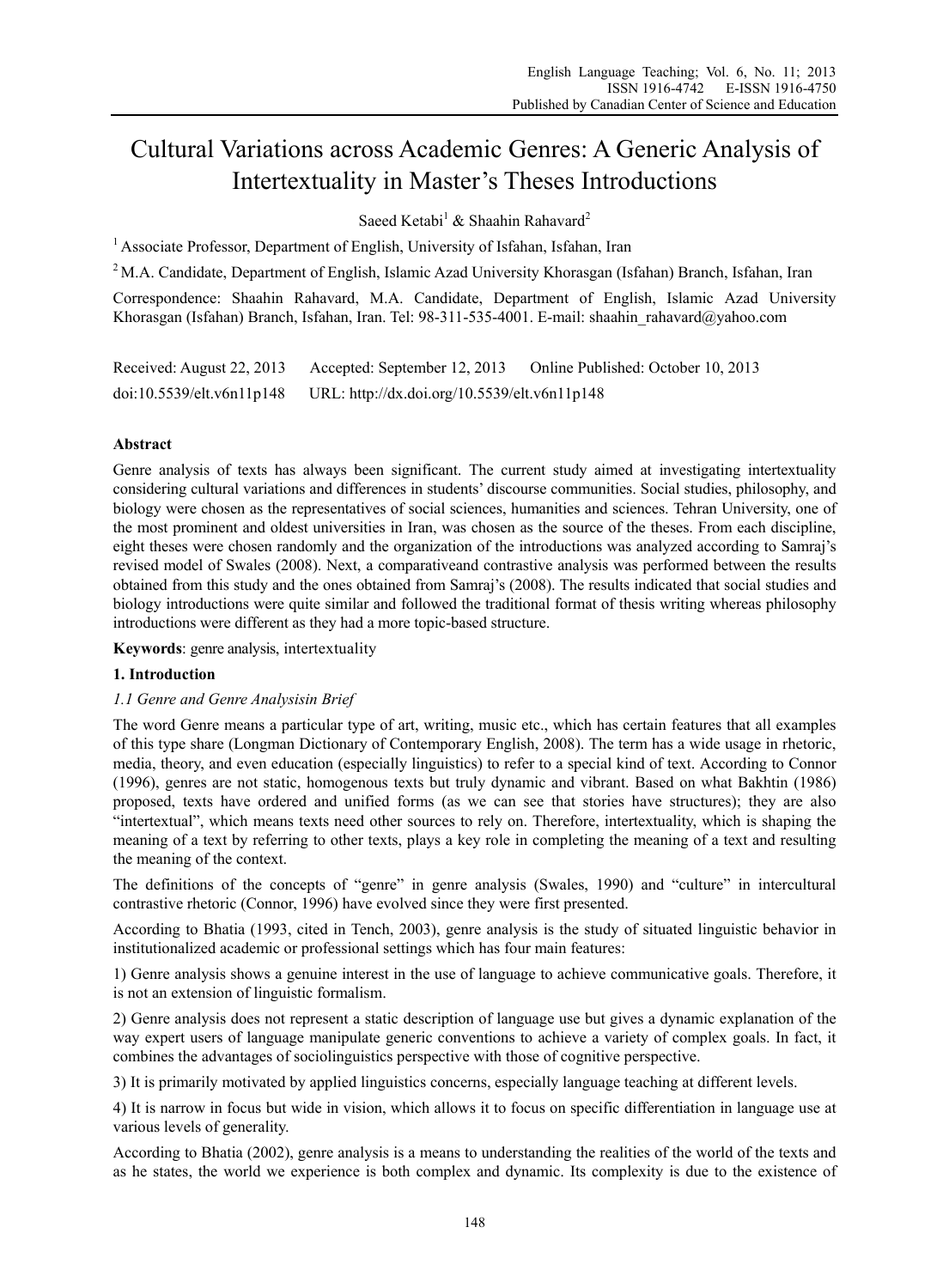various textsof different types and these texts often serve overlapping and conflicting communicative aims. He noted that genre analysis has three prominent frameworks:

1) Corpus Studies – the computational analysis of language

2) Textual Analysis – linguistic descriptions of texts

3) Critical and ethnographic analysis – interviews and case studies

Paltridge (2001) argues that genres need to be considered not as patterns of texts in isolation but in relation to the context of production and interpretation and to the aims and assumptions of particular discourse communities.

According to Berkenkotter and Huckin (1995, cited in Bhatia 2002), genre knowledge is a form of situated cognition and it is inseparable from writer's socialand procedural knowledge. Therefore it is essential for the learners to acquire genre knowledge, procedural knowledge, and social knowledge in order to become better writers. Thus, the significance of genre analysis becomes obvious as it is necessary in analyzing the texts (specially formal and academic ones), and for finding remedies to overcome structural weaknesses in writing.

### *1.2 Swales CARS Model and Its 2008 Version*

CARS means Create a Research Space (Swales, 1990)**.** According to one research conducted by Swales years before putting his model forward, he found that most of the theses he examined contained four rhetorical moves which enable a scientist create a research space in his work.

Swales' (1990) Create a Research Space model has been deeply influencing in analyzing research and academic texts. The model that Swales offered in 1990 is in fact a revised version of his own model which was offered in 1981. In the 1990 version of the CARS Model, Swales accentuated some aspects of the model such as ecological analogy that is a part of community psychology. Community psychology is the study of the individuals' contexts within communities and the wider society and the relationships of the individual to communities and society. Swales (1990) argues that ecological analogy captures a number of characteristics of the research article introductions: the need to re-establish in the eyes of the discourse community the significance of the research field itself: the need to "situate" the actual research in terms of that significance; and the need to show how this niche in the wider ecosystem will be occupied and defended. It follows that the amount of rhetorical work needed to create such a space depends on the existing ecological competition, on the size and importance of the niche established, and on various other factors such as the writer's reputation.

| Move 1: Establishing a territory | Step 1 Claiming centrality and/or<br>Step 2 Making topic generalization(s) and/or<br>Step 3 Reviewing items of previous research                  |
|----------------------------------|---------------------------------------------------------------------------------------------------------------------------------------------------|
| Move 2: Establishing a niche     | Step 1A Counter-claiming or<br>Step 1B Indicating a gap or<br>Step 1C Question-raising or<br>Step 1D Continuing a tradition                       |
| Move 3: Occupying the niche      | Step 1A Outlining purposes or<br>Step 1B Announcing present research<br>Step 2 Announcing principal findings<br>Indicating RA structure<br>Step 3 |

Figure 1. CARS model (Swales, 1990)

#### 1.2.1 The 2008 Version of the CARS Model

In her article (2008), Samraj revised Swales' CARS model once more. The first step in the first move is called claim centrality which mentions the significance of the subject and is of two types: importance of the subject in real world and importance in research. As the next step, the author presents a review of literature, which is a reference to other research studies conducted about the same subject or topic generalizations as she had included it in her previous model.

The next move begins with indicating a gap/ question in the research, followed by indicating a problem in real world. These two steps describe the inadequacies of the previous researches, the question that is not answered in previous researches, or a problem that exists in the world and has not been discussed. The last step is positive justification which she had included it in the previous model. It serves as a part which shows the positive aspects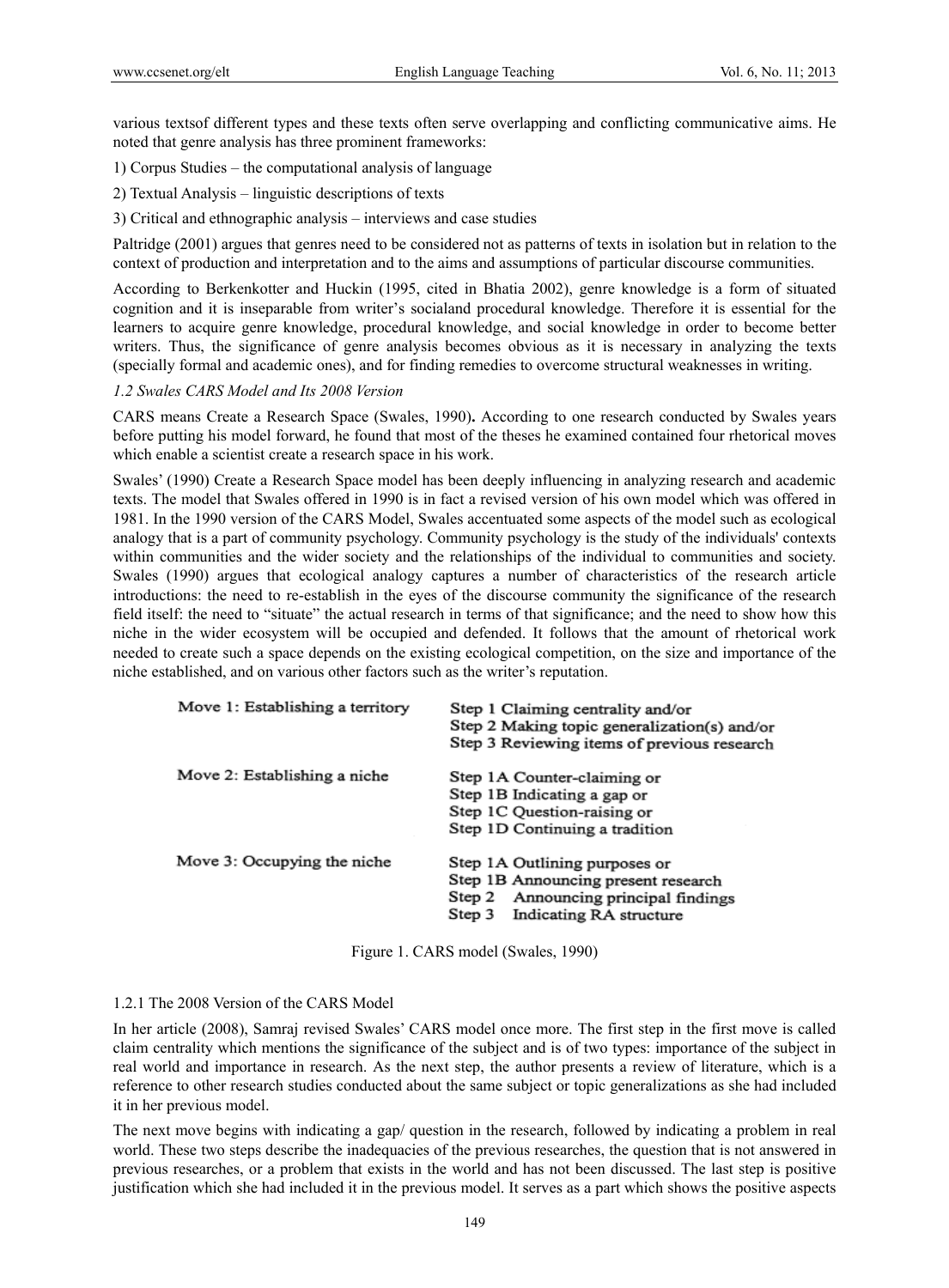of the current study.

The third move begins with stating the goals/ argument of thesis. The authors statetheir aim in conducting the research. Next step is called "background". Regarding the definition of background, Samraj (2008) states that, in some cases, the hypotheses being tested by the study are only listed after this site/species (background) description. This step then enables a further specification of the goals of the study reported. It should be noted that this background discussion is analyzed as part of the introduction rather than a separate literature review because this discussion ends with a return to a crucial step of the third move, namely, stating the goals of the study in more specific terms.

Samraj (2008) also adds that "Often, after a statement of the purpose or goals of the thesis, there is a long exposition on the species or site that is the focus of the study. In these discussions the student writers appear to be displaying their knowledge of the field through numerous references to the literature. Components of the epistemic world such as the researcher and research procedures (MacDonald, 1994) are not foregrounded as sentence subjects in these descriptions. Rather, the actual phenomenon being studied is the focus of the discussion".

The next step is presenting the hypotheses, as exists in her previous model, followed by the presentation of the results which announces the principle outcomes of the thesis. The last step to be mentioned is previewing the organization of ideas (previously called "outlining the structure of the paper") in which the author explains what other chapters are going to talk about. These steps form the theoretical structure of a thesis; however, writers may not include some parts in their thesis writing. A summary of this model is as follows:

## Move 1

Claim centrality -importance in real world  $-importance$  in research Review literature or present topic generalizations

## Move 2

Indicate a gap/question in research Indicate problem in the real world Positive justification

#### Move 3

State goals/argument of thesis **Background** Present hypotheses **Present results** Preview organization of thesis

Figure 2. The 2008 version of Swales' CARS model

The research questions to be answered regarding this article are:

1) Are there any differences among Iranian students from various fields of study regarding their theses overall organizations?

2) Do Iranian master students and their American counterparts (from the research conducted by Samraj, 2008) differ from one another in applying patterns to their introductions?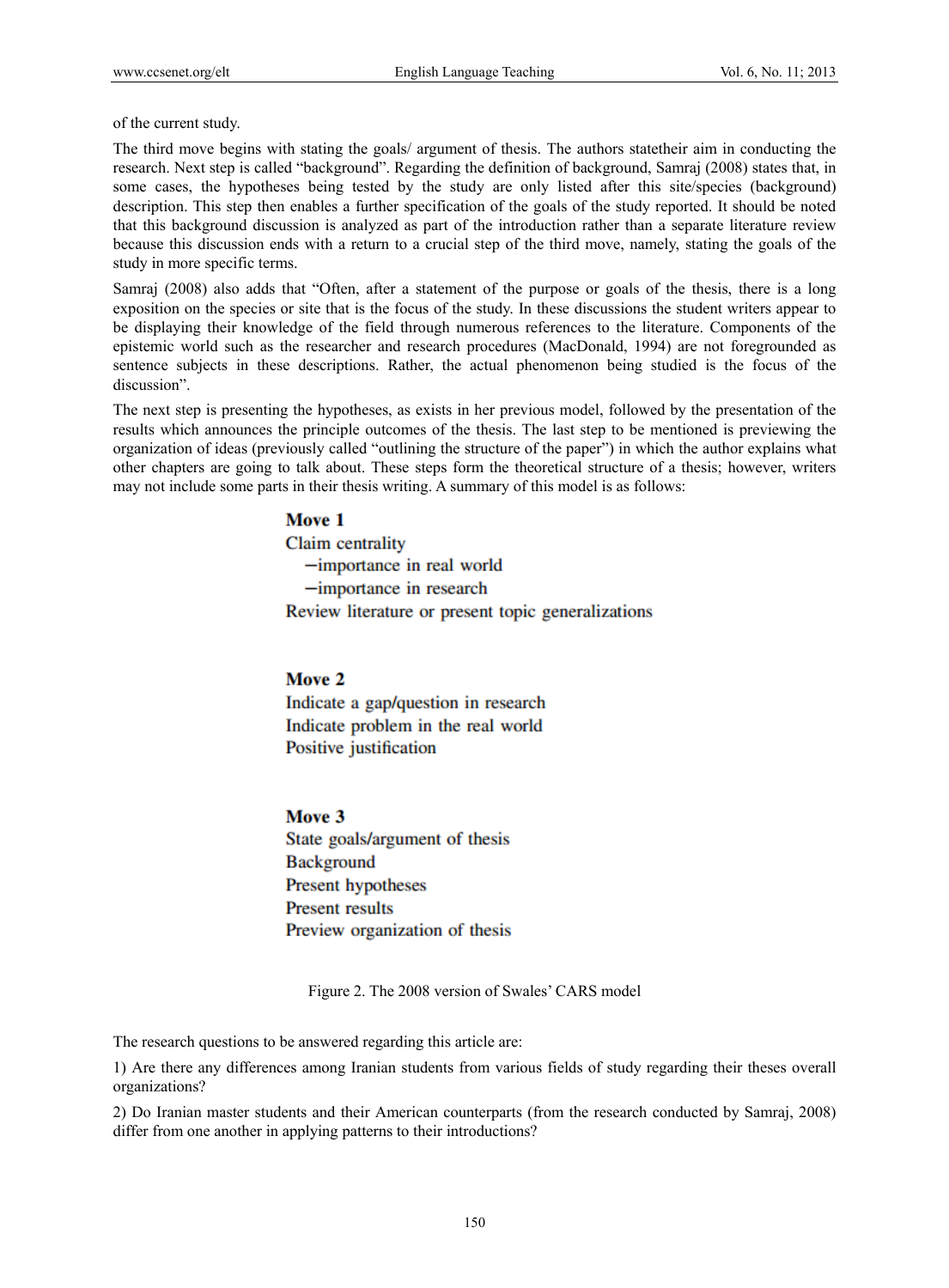## **2. Methodology**

## *2.1 Materials*

The data of this study comprised a corpus of twenty four randomly selected master's theses produced at Tehran University in Iran between the years 2001 and 2011, and every eight theses were selected from a different field of study including philosophy, biology and social studies. The theses were chosen as examples of the science (Biology), social sciences (Social Studies), and humanities (Philosophy) and the aim was to compare the results obtained from this study with the results provided by Samraj (2008) as both of the studies investigated the same discourse communities. The selection of the theses was quite random. The number of theses chosen from each year is summarized in the table below:

|       | Philosophy | <b>Biology</b> | Social Studies | Total    |
|-------|------------|----------------|----------------|----------|
| 2001  | XX         | X              |                | 3        |
| 2002  | X          |                |                | $\theta$ |
| 2003  | X          | XX             | X              | 5        |
| 2004  | X          | X              | XX             | 4        |
| 2005  | X          | XX             | XX             | 5        |
| 2006  |            | X              |                | 1        |
| 2007  | X          |                | XXX            | 4        |
| 2008  | X          |                |                | 1        |
| 2009  |            |                |                | $\theta$ |
| 2010  |            |                |                | $\theta$ |
| 2011  |            | X              |                | 1        |
| Total | 8          | 8              | 8              | 24       |

Table 1. The frequency of the chose theses from the corpus

The rationale behind choosing Tehran University among many other options available to the researcher was that it is the oldest and one of the best universities in Iran and compared to other universities in Iran. Regarding the world ranking, this university was a good choice to be compared with one of the largest state universities in America, from which Samraj (2008) had obtained her data.In her study, Samraj (2008) did not mention a special year in choosing her corpus, so the factor of time was not significant in this comparative study; however, the current of study is limited to the years 2001 to 2011in order to have a recent data.

## *2.2 Procedure*

The following procedures were used to answer the research questions of this study:

1) The theses introductions were analyzed in terms of structure, using Samraj's revised model of Swales' CARS model (2008).

2) Iranian Graduate Students' Theses Introductions were compared with each other to find out the similarities and differences among them as they belonged to various discourse communities and disciplines.

3) Finally the results obtained from this study were compared with the results provided by Samraj (2008) to find out the similarities and differences between Iran Graduate Students and their English counterparts.

2.2.1 The Analysis of the Introduction Structure

Analyzing the introduction can be shown as what follows:

#### **Move 1**

1) The claim centrality was investigated based on the two aspects of importance in the world and importance in research.

2) The literature review from previous researches or topic generalizations were checked to be presented.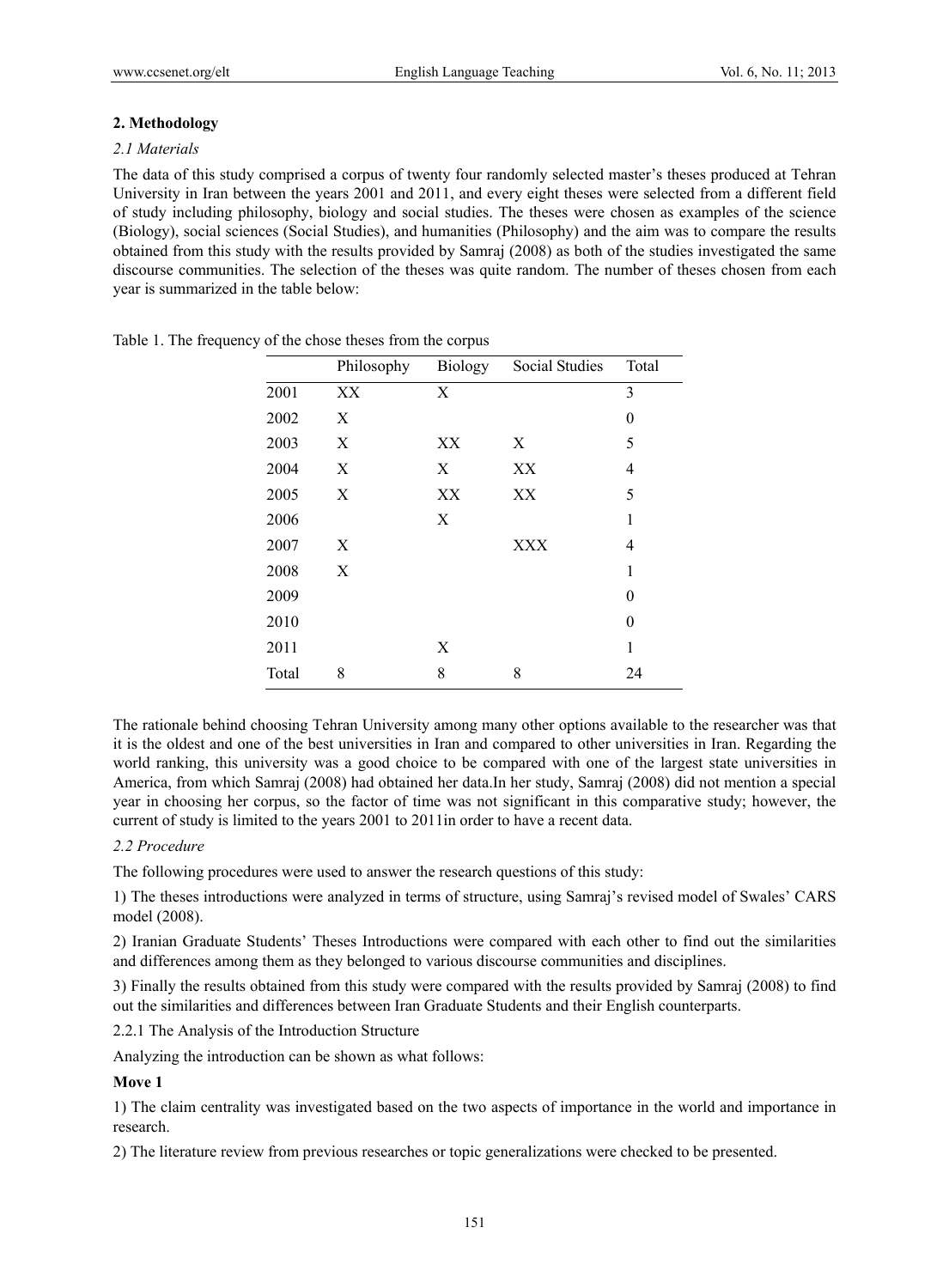## **Move 2**

3) The body of the texts was scrutinized to check the existence of a gap or question in research.

4) Just like the above step, the indication of a problem in the real world was checked out.

5) Positive justification was investigated.

## **Move 3**

6) The introductions were investigated to see if there were any statements of the goals or arguments.

7) The background, which according to Samraj (2008) is a step that enables a further specification of the goals of the study reported, was checked.

8) The availability of the hypotheses in the body of the introductions was checked.

9) The texts were investigated to see if the author presented the results of the research or not.

10) Finally the organization of ideas preview, where the researcher mentions what he is going to do in the following chapters, was checked out.

## **3. Data Analysis and Results**

## *3.1 Overall Organization*

The macro structure of the biology and social studies generally follows the Introduction-Method-Results-Discussion (IMRD) structure of a research article (Swales, 1990, cited in Samraj 2008). Philosophy theses introductions were different from the introductions of biology and social studies as the biology and social studies introductions had the classical format of theses writing but the macro structure of philosophy theses was somewhat different. The theses began with the introduction which gave information on the problem and described the philosophical issue related to the real world, resulting in a structure that is called "topic-based research" by Paltridge (2002, cited in Samraj 2008).All of the philosophy theses had the introduction section before chapter one which was called the general section. The first chapter was dedicated to the definitions and the general points related to the research. There were no sections titled as "literature reviews" in the structure of the philosophy theses but the next three chapters described different parts of the issue and served as "sub-topics". The final chapter was about the conclusion and final comments of the writer.

In biology theses, the macro structure of the theses was traditional which means they had an introduction, the review of the literature (except two of them that had a descriptive section related to the entity being tested), methodology, data analysis and results, and finally discussions, conclusions and implications (one thesis did not contain any implications and recommendations for further researches).

The social studies these were more akin to the biology and biotechnology theses. However, they had some sections and each section had several chapters. The sections were like the chapters in biology and biotechnology theses. One of the theses had the conclusion in the final chapter of the last section. Two of the theses did not have any implications and suggestions for further researches.

#### *3.2 Structure of Introductions*

#### 3.2.1 Philosophy Introductions

Two of the introductions contained claim centrality and mentioned the importance of the topic in the real world but not in research:

| Persian Statement                                                                                                                                          | <b>English Translation</b>                                                                                                          |
|------------------------------------------------------------------------------------------------------------------------------------------------------------|-------------------------------------------------------------------------------------------------------------------------------------|
| l . The philosophy of Kant's morality has affected . فلسفه اخلاق كانت در بسيار ي از جوامع بر زندگي مردم تاثير گذاشته<br>است که نکته ای حائز اهمیت می باشد. | people's lives in many societies which is a significant<br>point.                                                                   |
|                                                                                                                                                            | 2. The significance of the myths is evident in the lives ـ2. الهميت وجود اسطوره ها در زندگی بونانيان مشهود است.<br>of Greek people. |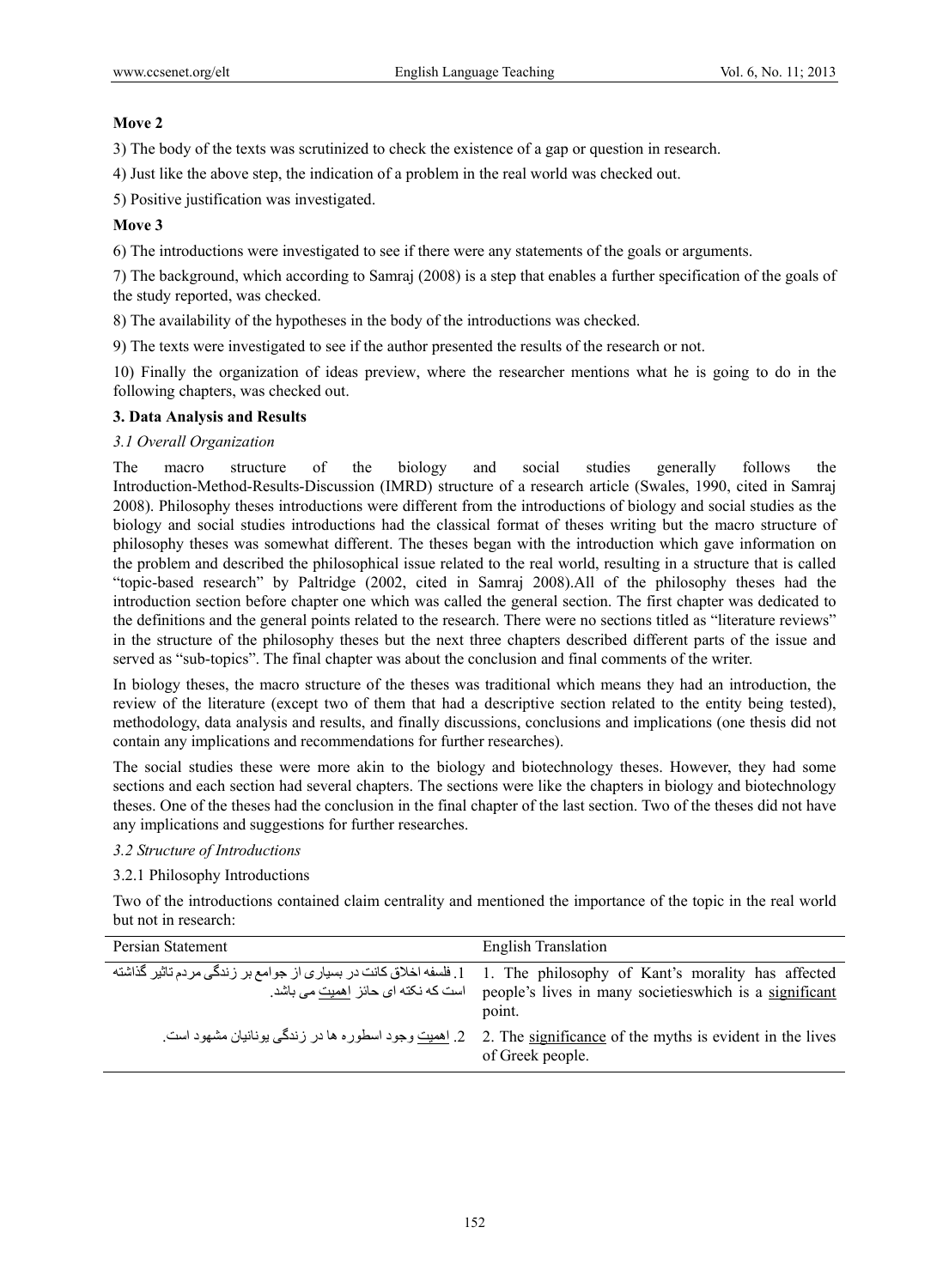| Regarding the review of the literature, 3 of the introductions referred to previous researches as a ground for their |  |
|----------------------------------------------------------------------------------------------------------------------|--|
| own researches:                                                                                                      |  |

| Persian Statement                                                                                                                                                  | <b>English Translation</b>                                                                                                                                                                                                          |
|--------------------------------------------------------------------------------------------------------------------------------------------------------------------|-------------------------------------------------------------------------------------------------------------------------------------------------------------------------------------------------------------------------------------|
| ۱ <sub>.</sub> بررسی های ق <u>بل</u> در این زمینه نشان داده اند که فلسفه اسیپنوزا<br>همواره در جوامع انساني بحث برانگيز بوده است.                                  | 1. Previous investigations have shown that Spinoza's<br>philosophy has always been a topic of discussion in<br>human societies.                                                                                                     |
| ۲ <sub>.</sub> ب <u>ر طبق مطالعات گذشته</u> در این وادی <sub>،</sub> برخی محققینمبادرت به<br>تعبير اين تعابير بيجيده ورزيده اند.                                   | 2. According to the previous research studies<br>conducted in this realm, some research studies have<br>ventured to interpret these complex concepts.                                                                               |
| 3. در نتیجه <u>بر خی تحقیقات صورت گرفته</u> پیرامون فلسفه ها <i>ی</i> موجود<br>معلوم گشته که کلمه وجود حتی تعابیر فلسفی گوناگونی را در بر<br>گر فته است ِ          | 3. As a result of some research studies conducted about<br>the available philosophies, it has turned out that the<br>word "existence" has even had various philosophical<br>interpretations.                                        |
| In the second move, one of the introductions contained a gap in research:                                                                                          |                                                                                                                                                                                                                                     |
| Persian Statement                                                                                                                                                  | <b>English Translation</b>                                                                                                                                                                                                          |
| تحقیقاتی در زمینه جوهر ذاتی و عرض كه وجود ذاتی ندارد صورت<br>گرفته اما برای درک مقولات ده گانه نیاز به تحقیق و تفسیر بیشتر<br><u>است ِ</u>                         | Research studies have been conducted regarding the<br>being and the within, the second of which does not<br>exist by itself but for understanding the decuple<br>category, more investigations and interpretations are<br>required. |
| One of the introductions indicated a problem in the real world:                                                                                                    |                                                                                                                                                                                                                                     |
| Persian Statement                                                                                                                                                  | <b>English Translation</b>                                                                                                                                                                                                          |
| دیدگاه ارسطویی در برخی جوامع امروزی نظیر یونان میان برخی<br>اقشار وجود داشته اما بدان توجه زيادي نشده است.                                                         | Aristotelian viewpoint still existsamong special groups<br>of people in some countries such as Greece but less<br>attention has been paid to it.                                                                                    |
| goals/ argument of the thesis:                                                                                                                                     | However, none of the introductions contained a positive justification. In the third move, all of the theses stated                                                                                                                  |
|                                                                                                                                                                    |                                                                                                                                                                                                                                     |
| Persian Statement                                                                                                                                                  | <b>English Translation</b>                                                                                                                                                                                                          |
| 1. هدف من از این تحقیق بررسی نقش اسطوره ها در فلسفه بونان<br>بررسی دیدگاههای نوین پیرامون این موضوع می باشد.                                                       | 1. My aim of this research is to investigate the role of<br>myths in the philosophy of Greece also modern<br>viewpoints related to this issue.                                                                                      |
| 2. بررسي فلسفه اخلاقي كانت و تاثيرش در جوامع امروزي <u>هدف اين</u><br>تحقیق م <i>ی</i> باشد ِ                                                                      | 2. Investigating Kant's morality philosophy and its<br>effect on today's societies is the aim of this research.                                                                                                                     |
| 3. <u>هدف این تحقیق</u> بررسی جوهر مادی و غیر مادی در اندیشه پدر<br>ليبر اليسم يعني جان لاک ميباشد.                                                                | 3. The aim of this research is to investigate the<br>material and non-material substance in the ideas of<br>John Locke (the father of liberalism).                                                                                  |
| 4. <u>مطلوب اين تحقي</u> قكوششي است براي درك ارتباطات مفاهيم اخلاقى<br>قر آن و حکمت عملی ِ                                                                         | 4. The aim of this investigation is to understand the<br>relationship between the ethical implications of Quran<br>and practical wisdom.                                                                                            |
| 5. اينياياننامه به بررسي رابطهي بين ضرورت و واقعيت از ديدگاه<br>ارسطو مىيردازد.                                                                                    | 5. This thesis investigates the relationship between<br>necessity and reality in Aristotle's philosophy.                                                                                                                            |
| 6. هدف این پایان نامه اثبات نقش این متفکران برجسته در ایجاد<br>ز مبنه بر ای ر سبدن به کمال بحث می باشد.                                                            | 6. The aim of this thesis is to prove the role of these<br>prominent philosophers in creating a ground for<br>reaching the perfect topic.                                                                                           |
| 7. <u>هدف اين نوشتار ٍ</u> برداشتي صحيح و دقيق از معناى كلمه فلسفه در<br>ابتدای مصبحیت می باشد.<br>8. <u>مراد از این تحقیق</u> رسیدن به معنایی از خدا و نفس است که | 7. The aim of this thesis is having an exact and correct<br>interpretation from the meaning of the word<br>"philosophy" in the beginning of Christianity.                                                                           |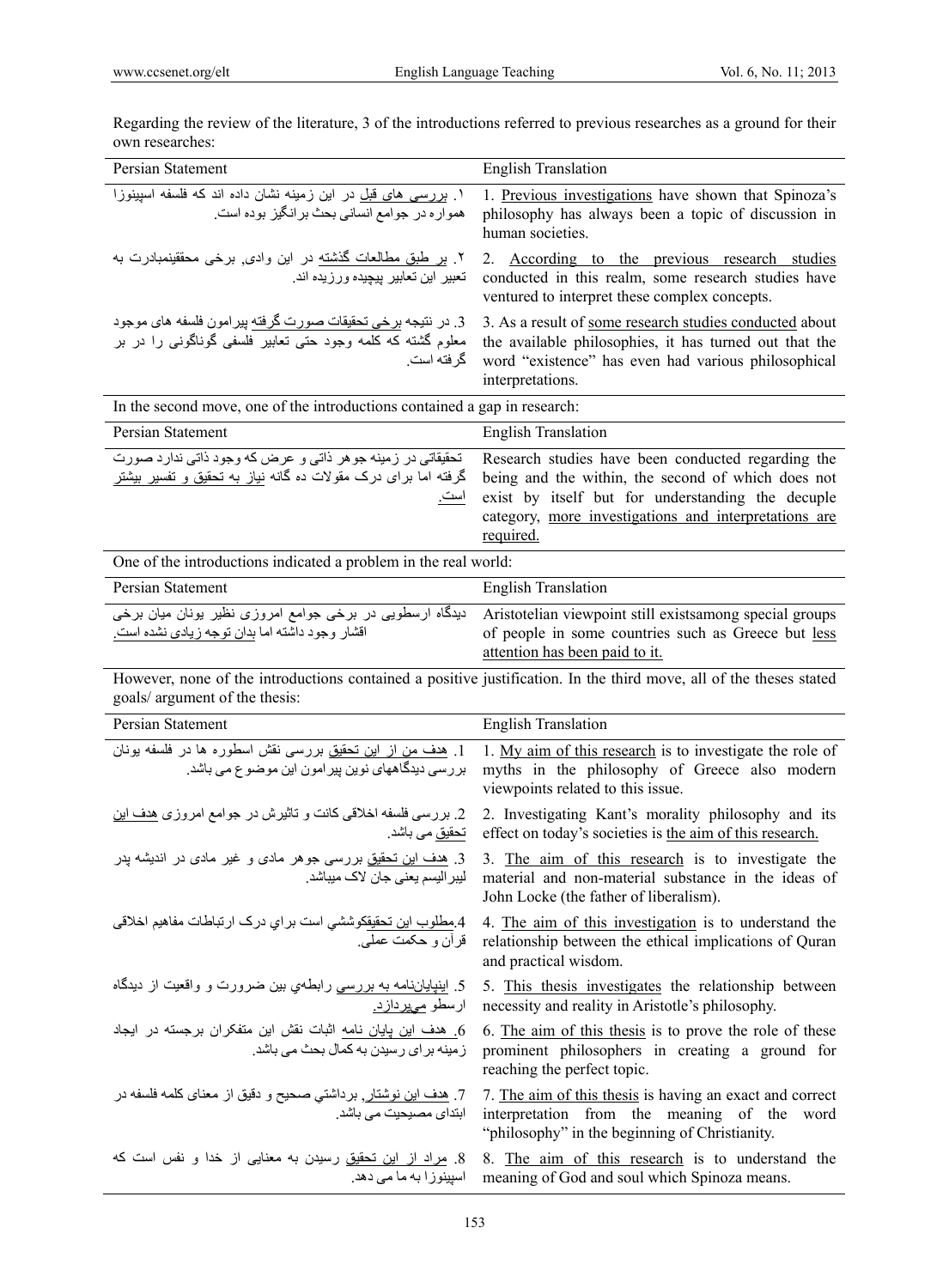صوررت نيافته است.

None of the theses included any backgrounds, hypotheses, and results,

Two of the theses contained thesis organization preview:

| Persian Statement                                                                                              | <b>English Translation</b>                                                         |
|----------------------------------------------------------------------------------------------------------------|------------------------------------------------------------------------------------|
| 1. در فصلهای آتی به بررسی انواع تعاریف حکمت خواهم پرداخت ِ                                                     | 1. In the following chapters, I will investigate various<br>definitions of wisdom. |
| 2 . The two materials and non-material substance will السادى و غير مادى به تفصيل در فصلهاى أتى بحث             | be discussed thoroughly in the following chapters.                                 |
| 3.2.2 Biology Introductions                                                                                    |                                                                                    |
| Regarding the claim centrality, three of the theses mentioned the importance of the subject in the real world: |                                                                                    |
| Persian Statement                                                                                              | <b>English Translation</b>                                                         |
| ۔ 1 ۔ 1 روغن کلز ا په دلیل ارزش پالای غذایے خود نقش مهمے در حامعه                                              | Canola oil has gained a significant role in the                                    |

| 1. روغن كلزا به دليل ارزش بالاي غذايي خود نقش مهمي در جامعه<br>بيدا كر ده است.                           | 1. Canola oil has gained a significant role in the<br>society due to its high nutritious characteristics.    |  |
|----------------------------------------------------------------------------------------------------------|--------------------------------------------------------------------------------------------------------------|--|
| 2. کرمهای خاکی استان کهکیلویه <u>نقش مهمی در چرخه اکو سیستم</u>                                          | 2. The worms of Kohgiluye have a significant role in                                                         |  |
| منطقه زندگي خود دارند.                                                                                   | the ecosystem cycle of their living zone.                                                                    |  |
| Three of the theses mentioned the importance of the subject in research:                                 |                                                                                                              |  |
| Persian Statement                                                                                        | <b>English Translation</b>                                                                                   |  |
| <u>1</u> مطالعه خرچنگهای خلیج فارس به دلیل ننوعشان و <u>اهمیت زیست</u>                                   | 1. The study of the Persian Gulf crabs is scientifically                                                     |  |
| محبطی آنها از لحاظ تحقیقی حائز اهمیت است.                                                                | of great importance due to their variety and<br>environmental significance.                                  |  |
| 2. مطالعه و تحقیق پیرامون این روش می تواند سبب روند افزایش                                               | 2. Studying and researching this method can result in                                                        |  |
| کیفی جنس برنج شود که ا <u>ز</u> حیث پژوهشی بسیار پر اهمیت است.                                           | an increase in the quality of the rice and is of great<br>importance in terms of research.                   |  |
| 3 <u>. اهمیت این موضو</u> ع به دلیل بررسی پاسخ های مولکولی گیاه هنگام                                    | 3. The significance of this topic is due to the                                                              |  |
| تنشهای محیطی می باشد که در کیفیت محصول تاثیر گذار است.                                                   | investigation of the molecular responses of the plant at                                                     |  |
|                                                                                                          | the time of natural tensions which affects the quality of                                                    |  |
|                                                                                                          | product.                                                                                                     |  |
| Four of the introductions contained literature reviews / topic generalizations:                          |                                                                                                              |  |
| Persian Statement                                                                                        | <b>English Translation</b>                                                                                   |  |
| 1. ممكن است بتوان با اين مخزن پي به صفات دروني بذر و ژنهاي<br>آن بر د.                                   | 1. It might be possible to understand the inner<br>characteristics of the seed and its genes.                |  |
| 2. يك مطالعه جديدتر در سال 2006 نيز صحت اهميت اين جاندار ان                                              | 2. A more recent study in 2006 proved the significance                                                       |  |
| دریایی را در این چرخه تایید کرد.                                                                         | of theses sea creatures in this cycle.                                                                       |  |
| 3. <u>مدل دیگری</u> برای بررسی دقیق دانه ه <u>ا مطرح شد</u> اما بدلیل<br>محدوديت شرايط موفقيت بيدا نكرد. | 3. Another model was offered for scrutinizing the<br>seeds but it was not successful due to the limitations. |  |
| 4. درسال هایاخیرمهندسی ژنتیك روشهای جدیدی را در دستورزی                                                  | In recent years, Genetic Engineering has proposed new                                                        |  |
| گیاهان به منظور مقاومت أنها در برابراسترس های زنده و غیر زنده                                            | methods in manipulating the plants for their resistance                                                      |  |
| بِيشنهاد كر ده است.                                                                                      | to the living and non-living stress.                                                                         |  |
| Five of the introductions indicated a gap/question in research:                                          |                                                                                                              |  |
| Persian Statement                                                                                        | <b>English Translation</b>                                                                                   |  |
| 1. مقاومت مولکولی هلیوباکتری در زمینه حساسیت بیماران گوارشی                                              | 1. Helicobacter molecular resistance in digesting sick                                                       |  |
| تاکنون چندان بررسی نشده است.                                                                             | allergy has not been investigated much so far.                                                               |  |
| 2. ای <u>ن سوال مطرح است</u> که آیا کیناز می تواند پاسخ به خشکی را در                                    | 2. The question is that whether the Kinas can stop the                                                       |  |
| گندم از بين ببر د يا خير ؟                                                                               | response to drought in wheat or no?                                                                          |  |
| 3. أيا صفات تارچه اي <u>مي توانند ب</u> اعث ايجاد تنوعات درون گونه اي                                    | 3. Can fibril characteristics cause within-species                                                           |  |
| شوند يا بي ارتباطند؟                                                                                     | variety or they are not relevant?                                                                            |  |

4 4. <u>No thorough sampling and investigation</u> about the ينمونه برداری و بررسی جامعی از زيست محيط تمام خرچنگها environment of all thecrabs has been done.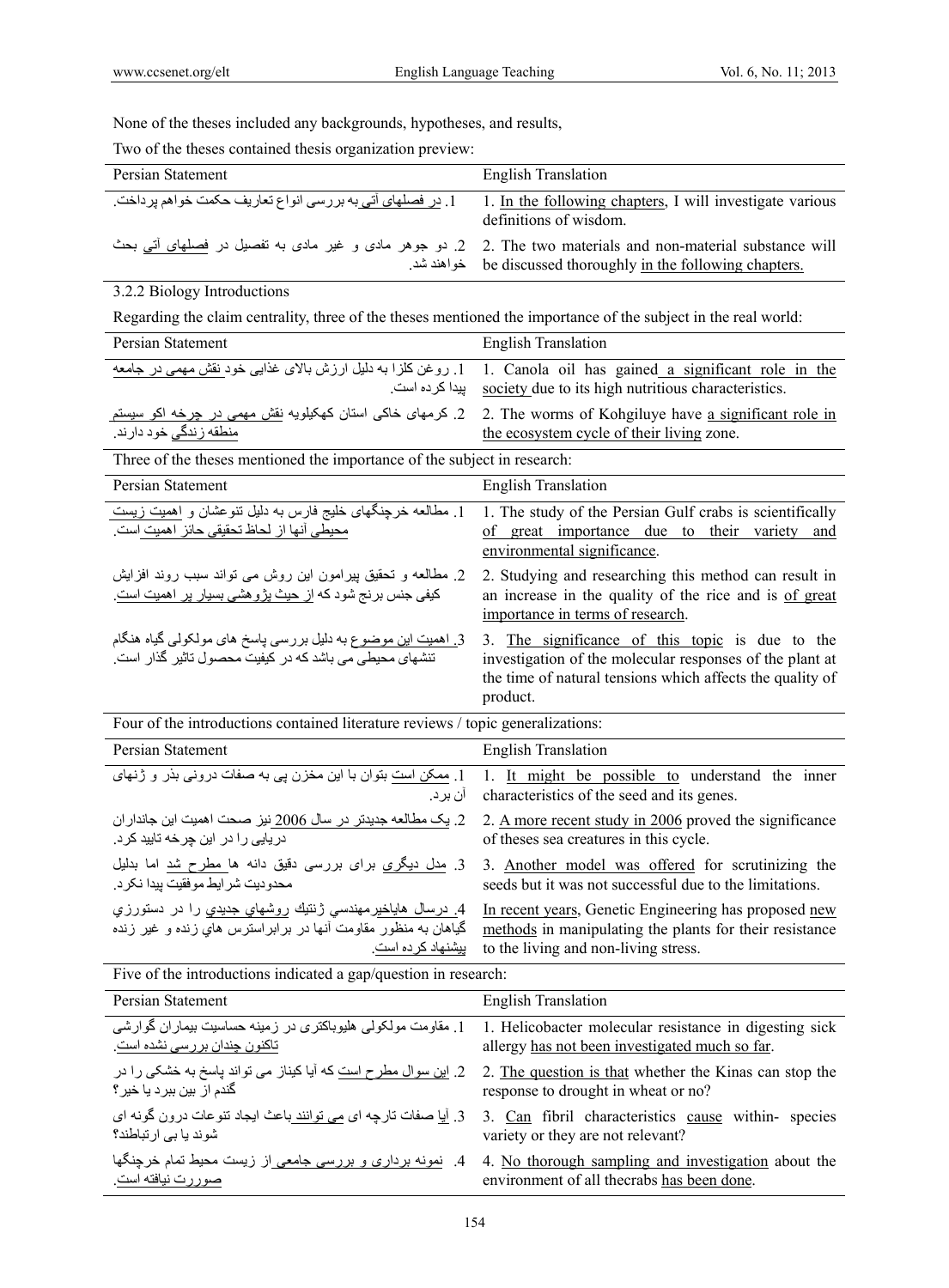Two of the introductions indicated a problem in real world:

| Persian Statement                                                                                                             | <b>English Translation</b>                                                                                                                             |
|-------------------------------------------------------------------------------------------------------------------------------|--------------------------------------------------------------------------------------------------------------------------------------------------------|
| 1. پوشش گیاهی گندم که در این منطقه وجود دارد در حال از بین                                                                    | 1. The crop vegetation which exists in this zoneis                                                                                                     |
| رفتن است و توجهي به آن نميشود.                                                                                                | losing and no attention is paid to it.                                                                                                                 |
| 2. شكى نيست كه اين خرجنگها بدليل نبودن امكانات كافى حفاظتى<br>در حال انقراض هستند كه مسئله زيست محيطيست.                      | 2. There is no doubt that these crabs are becoming<br>extinct as there are not enough facilities to protect                                            |
|                                                                                                                               | them which is an environmental issue.                                                                                                                  |
| Three of the introductions indicated the positive justification:                                                              |                                                                                                                                                        |
| Persian Statement                                                                                                             | <b>English Translation</b>                                                                                                                             |
| 1. اهميت وجود اين ژن در تقويت محصول لزوم اين تحقيق را به<br>دست میدهد.                                                        | 1. The significance of the existence of this gene and its<br>capability to improve the product obliges the necessity<br>of this research.              |
| 2. <u>حتما لازم است</u> مقاومت مولکول <sub>ی</sub> این باکتری <u>بررسی شود</u> تا در<br>درمان بیماران گوارشی تسریع صورت گیرد. | 2. It is indubitably necessary to investigate the<br>molecular resistance of this bacterium to accelerate the<br>cure of digestion sickness.           |
| 3. ضرورت این تحقیق به دلیل بررسی تاثیری است که کیناز ها در<br>متوقف كردن باسخ گياه به خشكي ميتوانند داشته باشند.              | 3. The necessity of this research comes from the<br>possible effect of the Kinas to stop the response of the<br>plant to drought.                      |
| In the third move, six of the introductions stated the goals of the research:                                                 |                                                                                                                                                        |
| Persian Statement                                                                                                             | <b>English Translation</b>                                                                                                                             |
| 1. هدف اين تحقيق بررسي مقاومت مولكولي هليكوباكترپيلوري به<br>أنتي بيونيك هاي مترونيدازول وكـــلاريتـرومــايسيـن مي باشد.      | 1. The aim of this research is investigating the<br>molecular resistance of the Heliobacter pylori to<br>metronidazole and clarythromycin antibiotics. |
| 2. <u>هدف از این تحقیق</u> بررسی اطلاعات مولکولی<br>كميلكسpeucedanumعميباشد.                                                  | 2. The objective of this research is to investigate the<br>molecular information of the peucedanum complex.                                            |
| 3. در این تحقیق سعی بر مطالعه تاکسونومی خرچنگهای ناحیه جزر<br>و مدى خليج فارس و شرايط زندگى أنها شده است.                     | 3. This investigation attempts to study the taxonomy of<br>the crabs in the tidal zone of Persian Gulf and their<br>living conditions.                 |
| مطالعهناگزونومي۔ أناتومي برخي گونههاي<br>$\mathcal{A}$<br>جنس PoaceaeBromus Lدر ایر ان هدف اصلی این تحقیق می باشد.            | The<br>taxonomy – Anatomy<br>study<br>4.<br>οf<br>speciesofPoaceaeBromus L is themain objective of<br>thisresearch.                                    |
| 5. بررسی تنوعات ژنتیکی این کرمهای خاکی و تاکسونومی آنها<br>هدف اصلی این تحقیق می باشد <sub>.</sub>                            | 5. Investigating the genetic diversity and the taxonomy<br>of these worms is the main objective of this research.                                      |
| 6. هدف از این تحقیق است که بفهمیم آیا می توان مخزن cDNA را<br>در شناسایی ژنهای کلز ا به کار برد یا خبر .                      | 6. The aim of this research is to know whether we can<br>use the reservoir of cDNA in identifying Canola's                                             |
|                                                                                                                               | genes or not.                                                                                                                                          |
| Two of the introductions provided a background:                                                                               |                                                                                                                                                        |
| Persian Statement                                                                                                             | <b>English Translation</b>                                                                                                                             |
| 1. میتوژن ماده شیمیاییست که سلول را وادار به تقسیم سلولی می<br>نماید.                                                         | 1. A mitogen is achemical substance thatforces a cell<br>to start cell division                                                                        |
| 2. <u>نوار زنگی بیماریست ک</u> ه میتواند باعث از بین رفتن محصول و<br>كيفيت گندم شود.                                          | 2. Stripe rust is a disease can cause significant loss to<br>wheat yield and grain quality                                                             |
| Two introductions presented a hypothesis:                                                                                     |                                                                                                                                                        |
| Persian Statement                                                                                                             | <b>English Translation</b>                                                                                                                             |
| 1. فرض اولیه تحقیق اینست که انتقال ژن کیتیناز میتواند سبب<br>باروری بیشتر خوشه شود.                                           | 1. The primary hypothesis of the research is that<br>transferring the chitinase gene can result in the panicle<br>fertility.                           |
| 2. <u>فرض بر این است که</u> مخزن ژن cDNA سبب شناسایی مستقیم<br>ژنها میشود.                                                    | 2. It is hypothesized that the cDNA gene reservoir can<br>result in the direct identification of the genes.                                            |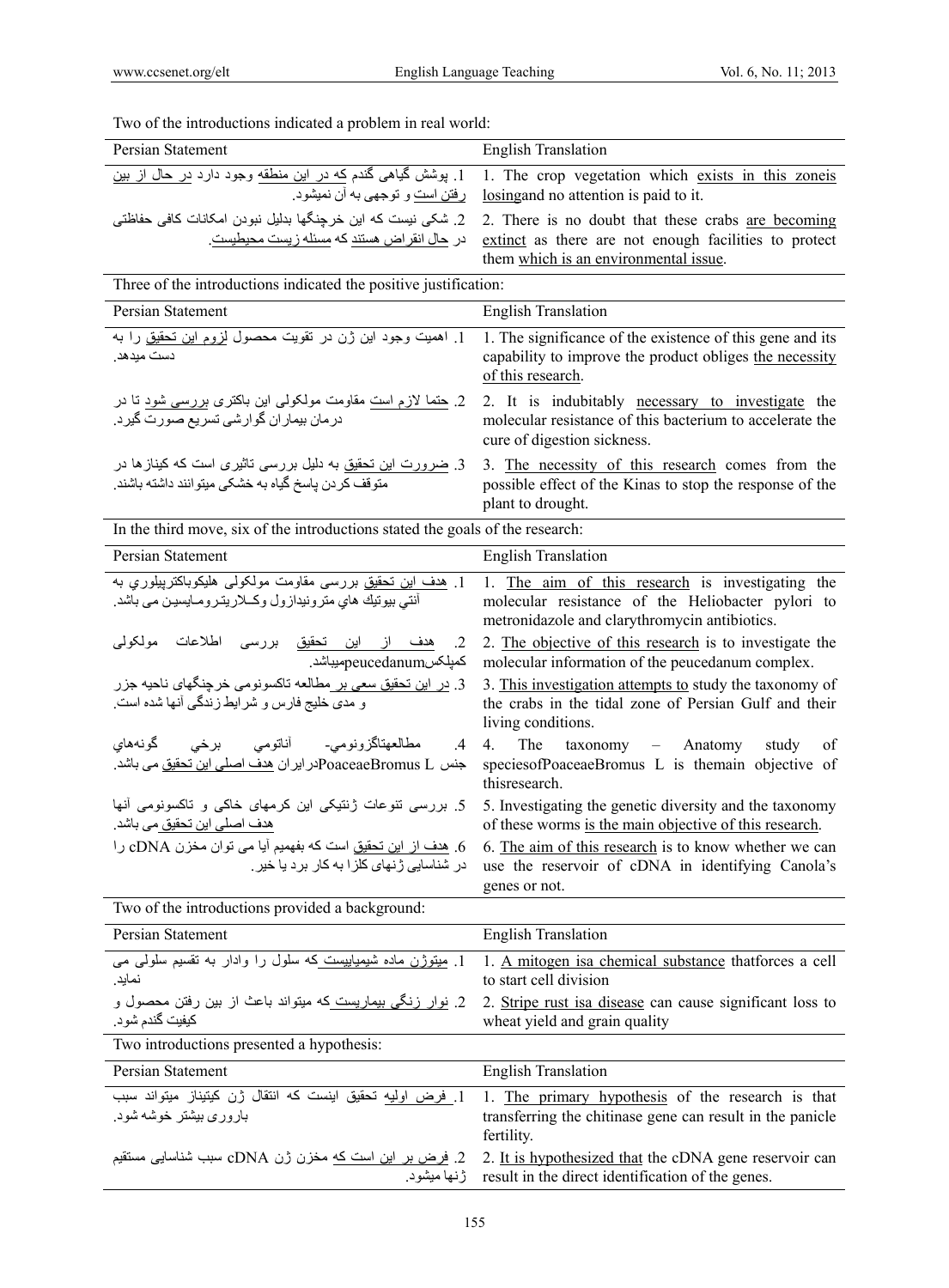However, surprisingly, none of them presented the results, but three of them previewed the organization of ideas:

| Persian Statement                                                                                                                                 | <b>English Translation</b>                                                                                                                                                                      |
|---------------------------------------------------------------------------------------------------------------------------------------------------|-------------------------------------------------------------------------------------------------------------------------------------------------------------------------------------------------|
| 1. فصلهای أتی به بررسی Peucedanum و شرایط زیستی أن<br>خو اهد بر داخت ِ                                                                            | 1. The following chapters will investigate Peucedanum<br>and its environmental conditions.                                                                                                      |
| 2. شرحی از آزمایشات انجام گرفته روی این هلیکو باکتر در فصول<br>آتی خواهد آمد و سپس روش انجام کار شرح داده خواهد شد.                               | 2. A description of the experiments conducted on this<br>Helicobacter and the methodology of this research will<br>be presented in the following chapters.                                      |
| 3. فصل دوم اختصاص به بررسی جزیی الگوی کیناز داشته فصل<br>سوم نحوه انجام أزمايشات را شرح داده و <u>فصل چهارم</u> نتايج را<br>بررسی و تحلیل می کند. | 3. Chapter two is dedicated to the detailed<br>investigation of Kinas map, the third chapter will<br>describe the methodology, and the fourth chapter<br>investigates and analyzes the results. |

# 3.2.3 Social Studies Introductions

Having analyzed the first move of social studies theses, it became apparent that two of the introductions contained a sentence regarding the significance of the topic in the real world:

| Persian Statement                                                                    | <b>English Translation</b>                                                                                   |  |
|--------------------------------------------------------------------------------------|--------------------------------------------------------------------------------------------------------------|--|
| <u>1 بز هکاری نوجوانان مشکل اساسی است که در جوامع امروزی رو</u><br>به افز ایش است.   | 1. Teens Crime is a major problem which is increasing<br>in today's societies.                               |  |
| 2. خودکشی جوانان <u>یکی از مشکلات موجود در دنیاست ک</u> ه رقم                        | 2. Youth Suicide is <u>one of the existing problems</u> in the                                               |  |
| آمار ي بالايي دار د.                                                                 | world which has high statistic figures.                                                                      |  |
| 3. مسئله جراحی زیبایی ا <u>ز مسایل مهم و پرطرفدار روز عصر</u>                        | 3. The cosmetic surgery issue is a significant and                                                           |  |
| ماست.                                                                                | popular issue in our current age.                                                                            |  |
| Two of the introductions issued the importance of the topic in research:             |                                                                                                              |  |
| Persian Statement                                                                    | <b>English Translation</b>                                                                                   |  |
| 1. این تحقیق اهمیت درک ما در ریشه پابی از بز هکاری نوجوانان را<br>نشان می دهد.       | The study shows the significance of<br>$1_{-}$<br>our<br>understanding of the origin of the teens' crime.    |  |
| 2. مبحث رفاه خانواده و أسايش فرزندان همواره <u>از مباحث مهم</u>                      | 2. Family Welfare and comfort of children have always                                                        |  |
| <u>تحقیقی</u> بوده اند <sub>.</sub>                                                  | been significant research topics.                                                                            |  |
| Regarding the review literature, three theses had a reference to other researches:   |                                                                                                              |  |
| Persian Statement                                                                    | <b>English Translation</b>                                                                                   |  |
| 1. برخی محققین اعلام کرده اند که بازتابی شدن هویت بدنی افراد                         | 1. Some researchers have announced that the reflection                                                       |  |
| نظیر جراحی پلاستیک بینی از پیامدهای جامعه مصرفی است.                                 | of individual's physical identity such as cosmetic nose                                                      |  |
|                                                                                      | surgery is the result of a consuming society.                                                                |  |
| 2. بررسی های قبلی نشان داده اند که تمایلات شهرنشینی در                               | 2. Previous investigations indicated that the villagers'                                                     |  |
| روستاییان در چند سال اخیر شدت پیدا کرده است.                                         | tendencies for urbanization have been intensified                                                            |  |
|                                                                                      | during the recent years.                                                                                     |  |
| 3. بسیاری از محققین دلایل خودکشی را حتی داشتن ثروت انبوه نیز                         | 3. Many researchers noted that having a high amount                                                          |  |
| ذكر كرده اند.                                                                        | of wealth results in committing suicide.                                                                     |  |
| Considering the second move, three of the introductions indicated a gap in research: |                                                                                                              |  |
| Persian Statement                                                                    | <b>English Translation</b>                                                                                   |  |
| 1. مناسفانه تحقيقات انجام شده بيرامون مبحث شهرنشيني اطلاعات                          | 1. Unfortunately, the research studies conducted about                                                       |  |
| كافي به دست نداده اند و لزوم اين تحقيق را بر انگيخته اند.                            | the issue of urbanization have not given us enough                                                           |  |
|                                                                                      | informationand have obliged us to conduct this                                                               |  |
|                                                                                      | research.                                                                                                    |  |
| 2. بر طبق نظريات بيشين ارتباط تنگاتنگي ميان ميز ان رفاه با اقتدار                    | 2. According to the previous theories, there is a close                                                      |  |
| تحصیلی دختران وجود دارد اما <u>هیچ امار دقیقی</u> در این زمینه موجود<br>نيست.        | relationship between the wealth of families and the<br>success of the girls at school but there are no exact |  |
|                                                                                      | statistics related.                                                                                          |  |
| 3. حتى اعا شده است كه استفاده از اينترنت نقش مهمى در بالا بردن                       | 3. It is even claimed that using the Internet plays a key                                                    |  |
| اراده بانوان دارد اما <u>هنوز</u> تحقیقی بر آن صحه نگذاشته است <sub>.</sub>          | role in increasing women's confidence but no                                                                 |  |
|                                                                                      | researches have confirmed its truth yet.                                                                     |  |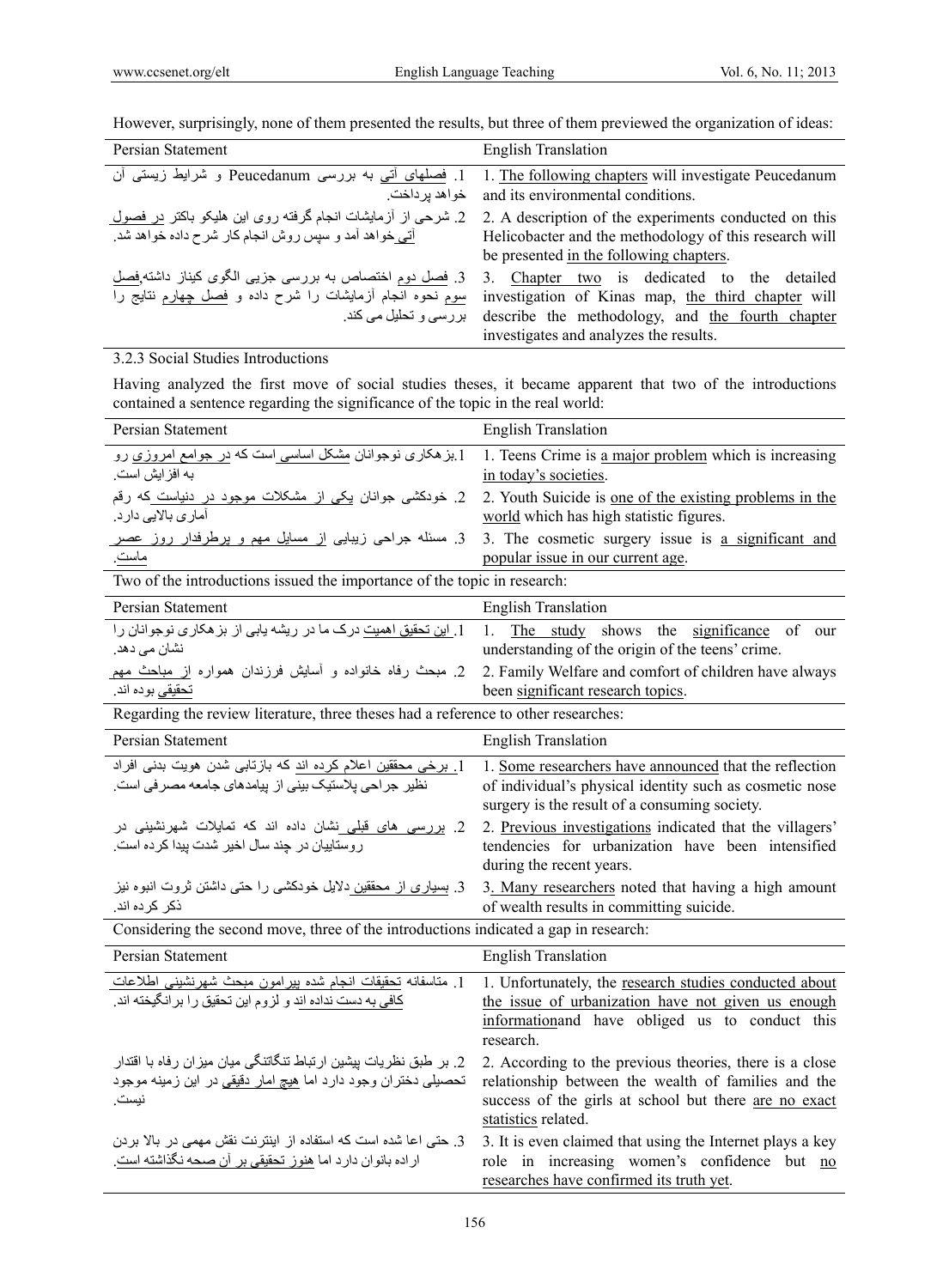Three of the introductions indicated a real problem in the world:

| Persian Statement                                                                                                                                          | <b>English Translation</b>                         |
|------------------------------------------------------------------------------------------------------------------------------------------------------------|----------------------------------------------------|
| l . Such immigrations to the cities have caused a lot of . این گونه مهاجرتها به شهر باعث بروز مشکلات عدیدهای برای<br>شهر نشینان شده است ِ                  | problems for the burghers.                         |
| 2 2. Sense of social alienation in young people has had a و حس بيگانگي اجتماعي در جوانان بر كيفيت زندگي و همزيستي<br>آنها در جامعه تاثیر بالایی گذاشته است | deep impact on their life and coexistence quality. |
| 3 . In many families, the use of the Internet by women و التقاده بانوان از اينترنت سبب سوظن<br>همسر انشان شده است                                          | has resulted in their husbands' suspicion.         |

Regarding the positive justification, two of the introductions elaborated on the reason(s) why their research must be conducted:

| Persian Statement                                                                                                                          | <b>English Translation</b>                                                                                                                                                                                |  |
|--------------------------------------------------------------------------------------------------------------------------------------------|-----------------------------------------------------------------------------------------------------------------------------------------------------------------------------------------------------------|--|
| 1. موضوع افسردگی دانشجویان به خاطر تاثیری که بر زندگیشان<br>میگذارد حایز اهمیت است و لزوم این تحقیق را پیرامون دلایل آن<br>اضطراری میسازد. | 1. The issue of university students' depression is<br>significant due to its effect on their lives and therefore,<br>it is necessary to hold this research to investigate the<br>reasons of this problem. |  |
| 2. اهميت اجراي اين تحقيق به خاطر شدت گرفتن روز افزون جراحي<br>های زیبایی و استفاده از لوازم آرایشی می باشد.                                | 2. The significance of this research is due to the<br>increase in cosmetic surgery and use of makeup<br>products.                                                                                         |  |
| In the third move, six of the introductions stated their goals / arguments.                                                                |                                                                                                                                                                                                           |  |
| Persian Statement                                                                                                                          | <b>English Translation</b>                                                                                                                                                                                |  |
| 1. هدف از این تحقیق پاسخ به این سوال است که چه عواملی بر<br>انزواي اجتماعي جوانان تاثير مي گذارند.                                         | 1. The aim of this research is to find the factors<br>affecting the youth social isolation.                                                                                                               |  |
| 2. هدف این بژوهش تعبین میزان تاثیر رفاه خانواده در پیشرفت<br>تحصيلى دختر ان است.                                                           | 2. The objective of this investigation is to specify the<br>effect of Family Welfare on<br>the educational<br>improvement of girls.                                                                       |  |
| 3. شناخت عواملی که در افسردگی دانشجویان نقش اساسی دارند<br>هدف این مطالعه می باشد.                                                         | 3. Recognizing the factors influencing the university<br>students' depression is the aim of this study.                                                                                                   |  |
| 4 ٍ دليل اصلي اين مطالعه بررسي علل و نتايج مهاجرتهاي انجام شده<br>به خر اسان مے باشد۔                                                      | 4- The main reason for this study is to investigate the<br>reasons and results of the immigrants' movement to<br>Khorasan.                                                                                |  |
| 5. بررسی رابطه میزان خشنودی بانوان در استفاده از شبکه جهانی<br>اينترنت ونيز بررسي مشكلات موجود مطلوب اين تحقيق مي باشد.                    | Investigating the relationship between<br>$5_{-}$<br>the<br>gratification of women and their use of the World Wide<br>Web and also investigating the problems are the aims<br>of this research.           |  |
| 6. دلایل انجام عملهای زیبایی و استفاده از لوازم آرایشی <u>اهداف این </u><br>تحقيق جامعه شناختي را شامل ميشوند.                             | 6. The reasons why people wear make ups or do<br>cosmetic surgeries are the aims of this sociological<br>research.                                                                                        |  |

None of the introductions contained a background; however, three of them presented their hypotheses (one hypothesis is mentioned in its own section without containing the word itself:

| Persian Statement                                                                               | <b>English Translation</b>                                                                                        |
|-------------------------------------------------------------------------------------------------|-------------------------------------------------------------------------------------------------------------------|
| 1. فر ض تحقیق بر این است که انز وای اجتماعی جوانان به دلیل تر س<br>آنها از اینده می باشد.       | 1. The research hypothesis is that the social isolation of<br>the youth is due to their fear from their future.   |
| 2. فرض ممكن اين است كه علت اصلى انجام عملهاى جراحى زيبايي<br>کمبو د اعتماد به نفس جو انان است ِ | 2. It is hypothesized that the main reason for<br>undergoing cosmetic surgery is youth's weak<br>self-confidence. |
| 3. ناامني شغلي با افسردگي دانشجويان رابطه مستقيم دارد.                                          | 3. Job Insecurity has a direct relationship with the<br>depression of the students.                               |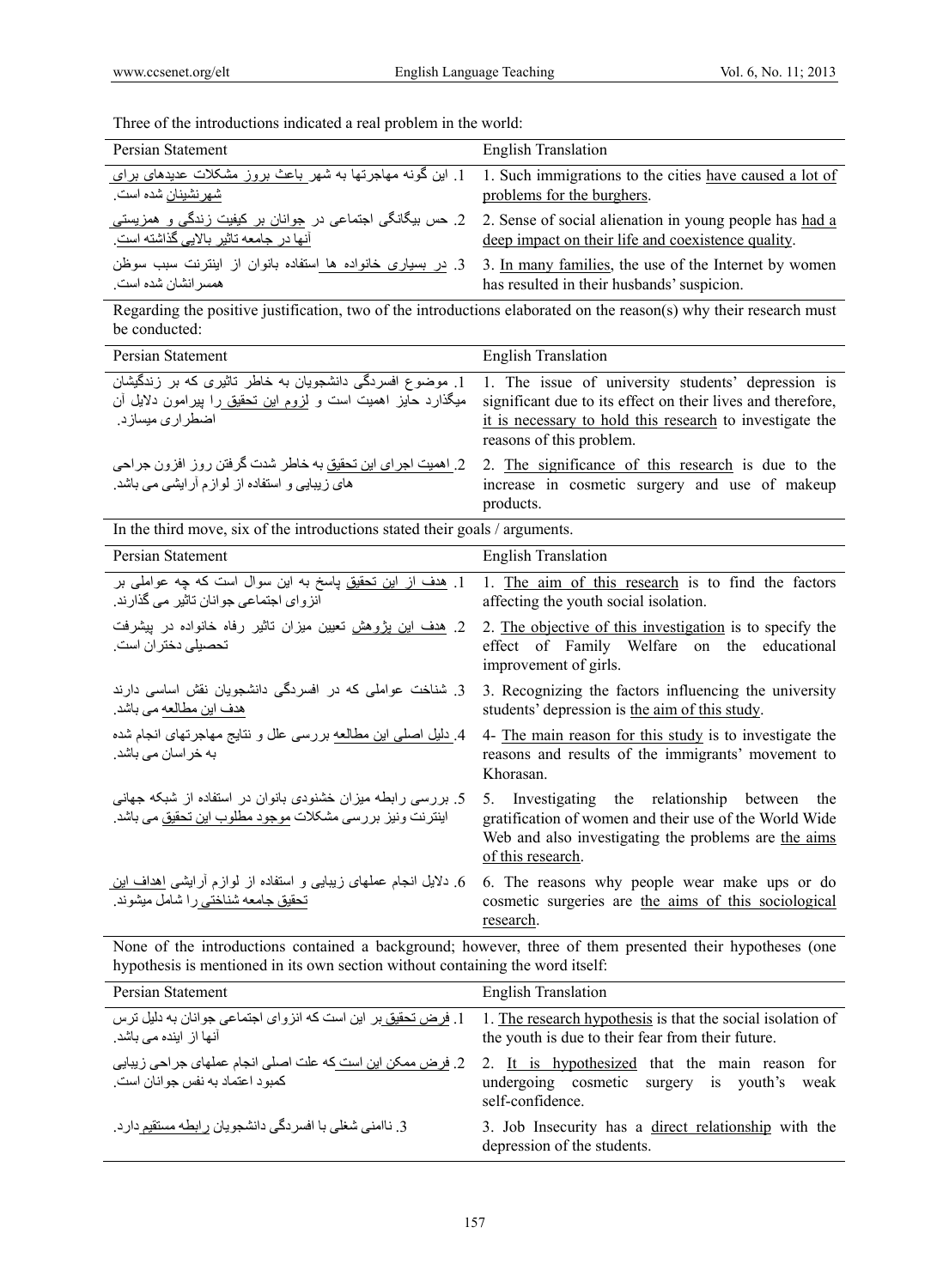| Persian Statement                                                                                               | <b>English Translation</b>                                                                                                                                                  |  |  |
|-----------------------------------------------------------------------------------------------------------------|-----------------------------------------------------------------------------------------------------------------------------------------------------------------------------|--|--|
| 1. نتايج حاصله نشان مي دهند كه امكانات و شغل والدين بيشترين<br>تاتیر روانی بر موفقیت دانش اموز ان را داشته اند. | 1. The obtained results show that parents' occupations<br>facilities have had the most significant<br>and<br>psychological effect on children's success.                    |  |  |
| Two of the theses previewed the organization of their ideas:                                                    |                                                                                                                                                                             |  |  |
| Persian Statement                                                                                               | <b>English Translation</b>                                                                                                                                                  |  |  |
| 1. در فصلهای آتی بیر امون علل خودکشی به تفصیل بحث خو اهد شد.                                                    | The reasons of suicide commitment will be<br>$\mathbf{1}$<br>discussed in details in the following chapters.                                                                |  |  |
| 2. در فصلهای بعد ابتدا به شرایط کنونی خواهیم پرداخت و سپس علل<br>جراحی زیبایی و صحت فرضیه را بررسی خواهیم کرد.  | 2. In the following chapters, We will present the<br>current situation, and then we will investigate the<br>reasons of cosmetic surgery and the truth of the<br>hypothesis. |  |  |

Only one thesis introduction presented the result:

#### **4. Discussion and Conclusion**

The results are summarized in the table below. Three moves were analyzed in the research:

|                                                          | Philosophy | <b>Biology</b> | Social Studies |
|----------------------------------------------------------|------------|----------------|----------------|
| Move 1                                                   |            |                |                |
| Claim centrality                                         | 2          | 5              | 5              |
| Importance in the real world                             | 2          | 2              | 3              |
| Importance in research                                   | 0          | 3              | 2              |
| Review of Literature or present topic<br>generalizations | 3          | 4              | 3              |
| Move 2                                                   |            |                |                |
| Indicate a gap/question in research                      | 1          | 4              | 3              |
| Indicate a real problem in the world                     | 1          | 2              | 3              |
| Positive justification                                   | 0          | 3              | 2              |
| Move 3                                                   |            |                |                |
| State goals/ arguments of thesis                         | 8          | 6              | 6              |
| Background                                               | 0          | 2              | 0              |
| Present hypothesis                                       | 0          | 2              | 3              |
| Present results                                          | 0          | $\theta$       |                |
| Preview organization of ideas                            |            | 3              | 2              |

Table 2. Summary of the data obtained from Introduction Analysis

According to the analysis of the introductions and also based on the results, it became evident that the humanities students (at least the participants in this research) preferred to dedicate their introduction to introduce the issue and discuss the problems related to the main topic and investigate its different aspects. They applied fewer citations but discussed their own points of view. However, science students were the ones who based their introduction writings on a more traditional basis which is called the traditional format (Dudley-Evans, 1999, cited in Samraj, 2008). Whenever they needed to give reference to previous studies, researches, and theories, they had a citation to show that their own research is based on a logical framework.According to Hyland (2000, cited in Samraj (2008), published texts are the most concrete realization of the social practices of academic writing. Samraj (2008) stated that the master's theses are not homogenous as the students belong to various academic disciplines. The representatives of social sciences and science (social studies and biology) were more